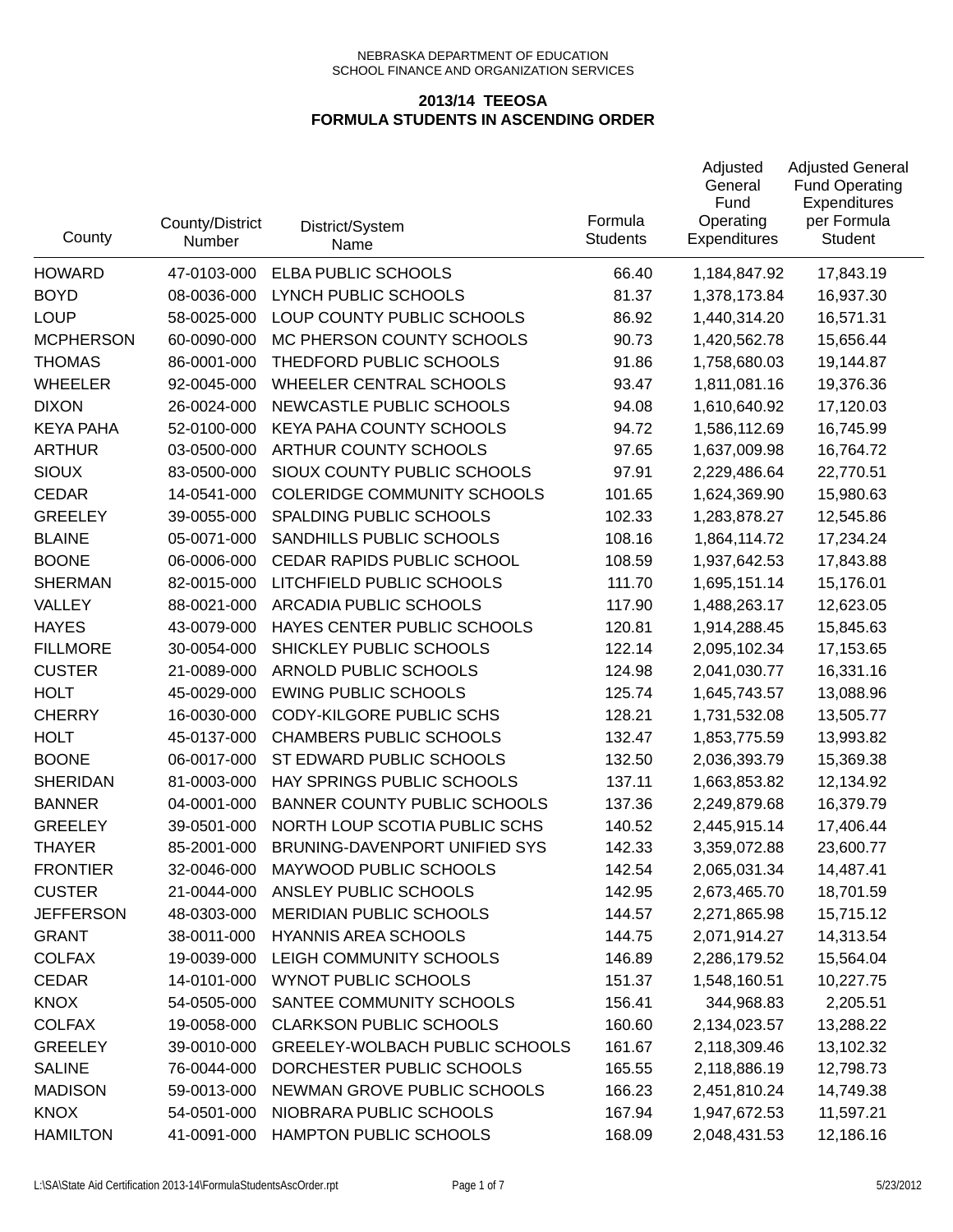| County              | County/District<br>Number | District/System<br>Name             | Formula<br><b>Students</b> | Adjusted<br>General<br>Fund<br>Operating<br>Expenditures | <b>Adjusted General</b><br><b>Fund Operating</b><br>Expenditures<br>per Formula<br><b>Student</b> |
|---------------------|---------------------------|-------------------------------------|----------------------------|----------------------------------------------------------|---------------------------------------------------------------------------------------------------|
| <b>HOLT</b>         | 45-0044-000               | STUART PUBLIC SCHOOLS               | 168.30                     | 1,767,131.86                                             | 10,500.20                                                                                         |
| <b>HOOKER</b>       | 46-0001-000               | MULLEN PUBLIC SCHOOLS               | 170.10                     | 2,325,120.17                                             | 13,669.18                                                                                         |
| <b>HAMILTON</b>     | 41-0002-000               | <b>GILTNER PUBLIC SCHOOLS</b>       | 173.04                     | 2,000,606.71                                             | 11,561.50                                                                                         |
| <b>PAWNEE</b>       | 67-0069-000               | LEWISTON CONSOLIDATED SCHOOLS       | 174.98                     | 2,155,669.94                                             | 12,319.23                                                                                         |
| <b>DEUEL</b>        | 25-0095-000               | SOUTH PLATTE PUBLIC SCHOOLS         | 175.30                     | 2,639,811.01                                             | 15,058.81                                                                                         |
| <b>ANTELOPE</b>     | 02-0018-000               | <b>ELGIN PUBLIC SCHOOLS</b>         | 175.55                     | 2,574,414.39                                             | 14,664.82                                                                                         |
| <b>CUSTER</b>       | 21-0084-000               | SARGENT PUBLIC SCHOOLS              | 176.14                     | 1,969,372.93                                             | 11,180.64                                                                                         |
| <b>CHASE</b>        | 15-0536-000               | WAUNETA-PALISADE PUBLIC SCHS        | 181.35                     | 2,957,682.31                                             | 16,308.83                                                                                         |
| <b>ROCK</b>         | 75-0100-000               | ROCK COUNTY PUBLIC SCHOOLS          | 182.10                     | 2,645,460.56                                             | 14,527.78                                                                                         |
| <b>DAWSON</b>       | 24-0101-000               | SUMNER-EDDYVILLE-MILLER SCHS        | 182.72                     | 2,251,957.12                                             | 12,324.61                                                                                         |
| <b>CUSTER</b>       | 21-0180-000               | CALLAWAY PUBLIC SCHOOLS             | 188.72                     | 2,102,860.36                                             | 11,142.84                                                                                         |
| <b>FILLMORE</b>     | 30-0001-000               | EXETER-MILLIGAN PUBLIC SCHOOLS      | 189.46                     | 3,358,873.90                                             | 17,728.83                                                                                         |
| <b>PHELPS</b>       | 69-0055-000               | LOOMIS PUBLIC SCHOOLS               | 189.96                     | 2,521,443.38                                             | 13,273.88                                                                                         |
| <b>FRONTIER</b>     | 32-0095-000               | EUSTIS-FARNAM PUBLIC SCHOOLS        | 192.34                     | 2,538,921.64                                             | 13,200.04                                                                                         |
| <b>CHEYENNE</b>     | 17-0009-000               | POTTER-DIX PUBLIC SCHOOLS           | 192.74                     | 2,493,288.47                                             | 12,936.20                                                                                         |
| <b>LINCOLN</b>      | 56-0565-000               | <b>WALLACE PUBLIC SCH DIST 65 R</b> | 195.31                     | 2,773,934.45                                             | 14,202.84                                                                                         |
| <b>KEARNEY</b>      | 50-0001-000               | WILCOX-HILDRETH PUBLIC SCHOOLS      | 202.74                     | 3,527,691.17                                             | 17,399.71                                                                                         |
| <b>LINCOLN</b>      | 56-0006-000               | <b>BRADY PUBLIC SCHOOLS</b>         | 203.39                     | 1,974,818.29                                             | 9,709.59                                                                                          |
| <b>ADAMS</b>        | 01-0003-000               | KENESAW PUBLIC SCHOOLS              | 206.09                     | 2,400,841.56                                             | 11,649.66                                                                                         |
| <b>THAYER</b>       | 85-0060-000               | DESHLER PUBLIC SCHOOLS              | 206.43                     | 2,852,798.33                                             | 13,819.40                                                                                         |
| <b>JOHNSON</b>      | 49-0033-000               | STERLING PUBLIC SCHOOLS             | 207.67                     | 2,282,346.72                                             | 10,990.10                                                                                         |
| <b>LOGAN</b>        | 57-0501-000               | STAPLETON PUBLIC SCHOOLS            | 207.69                     | 2,166,533.96                                             | 10,431.36                                                                                         |
| <b>CHEYENNE</b>     | 17-0003-000               | LEYTON PUBLIC SCHOOLS               | 209.00                     | 2,918,210.92                                             | 13,962.66                                                                                         |
| <b>ADAMS</b>        | 01-0123-000               | SILVER LAKE PUBLIC SCHOOLS          | 210.25                     | 3,353,865.94                                             | 15,952.04                                                                                         |
| <b>CUSTER</b>       | 21-0015-000               | ANSELMO-MERNA PUBLIC SCHOOLS        | 213.37                     | 2,698,921.58                                             | 12,649.18                                                                                         |
| <b>KNOX</b>         | 54-0576-000               | <b>WAUSA PUBLIC SCHOOLS</b>         | 214.17                     | 1,921,010.53                                             | 8,969.75                                                                                          |
| <b>WAYNE</b>        | 90-0595-000               | <b>WINSIDE PUBLIC SCHOOLS</b>       | 214.55                     | 2,192,642.21                                             | 10,219.51                                                                                         |
| <b>FRONTIER</b>     | 32-0125-000               | MEDICINE VALLEY PUBLIC SCHOOLS      | 214.73                     | 2,509,458.84                                             | 11,686.68                                                                                         |
| <b>SAUNDERS</b>     | 78-0107-000               | CEDAR BLUFFS PUBLIC SCHOOLS         | 214.85                     | 2,519,614.81                                             | 11,727.28                                                                                         |
| <b>BOYD</b>         | 08-0050-000               | WEST BOYD SCHOOL DISTRICT           | 215.53                     | 2,763,719.29                                             | 12,822.94                                                                                         |
| <b>PIERCE</b>       | 70-0542-000               | OSMOND COMMUNITY SCHOOLS            | 216.00                     | 2,465,412.18                                             | 11,413.90                                                                                         |
| <b>DIXON</b>        | 26-0070-000               | ALLEN CONSOLIDATED SCHOOLS          | 217.30                     | 2,126,169.99                                             | 9,784.35                                                                                          |
| <b>COLFAX</b>       | 19-0070-000               | HOWELLS-DODGE CONSOLIDATED SCH      | 217.77                     | 3,571,995.06                                             | 16,402.87                                                                                         |
| <b>KEITH</b>        | 51-0006-000               | PAXTON CONSOLIDATED SCHOOLS         | 222.31                     | 2,523,519.03                                             | 11,351.14                                                                                         |
| <b>DAWES</b>        | 23-0071-000               | <b>CRAWFORD PUBLIC SCHOOLS</b>      | 224.44                     | 2,505,321.49                                             | 11,162.55                                                                                         |
| <b>GARDEN</b>       | 35-0001-000               | <b>GARDEN COUNTY SCHOOLS</b>        | 225.12                     | 2,851,248.81                                             | 12,665.63                                                                                         |
| <b>DODGE</b>        | 27-0062-000               | SCRIBNER-SNYDER COMMUNITY SCHS      | 226.12                     | 2,779,437.67                                             | 12,291.74                                                                                         |
| <b>BURT</b>         | 11-0020-000               | LYONS-DECATUR NORTHEAST SCHS        | 227.49                     | 2,899,348.86                                             | 12,745.00                                                                                         |
| <b>SCOTTS BLUFF</b> | 79-0002-000               | MINATARE PUBLIC SCHOOLS             | 229.12                     | 1,852,205.66                                             | 8,084.13                                                                                          |
| <b>POLK</b>         | 72-0075-000               | HIGH PLAINS COMMUNITY SCHOOLS       | 229.42                     | 3,540,321.12                                             | 15,431.68                                                                                         |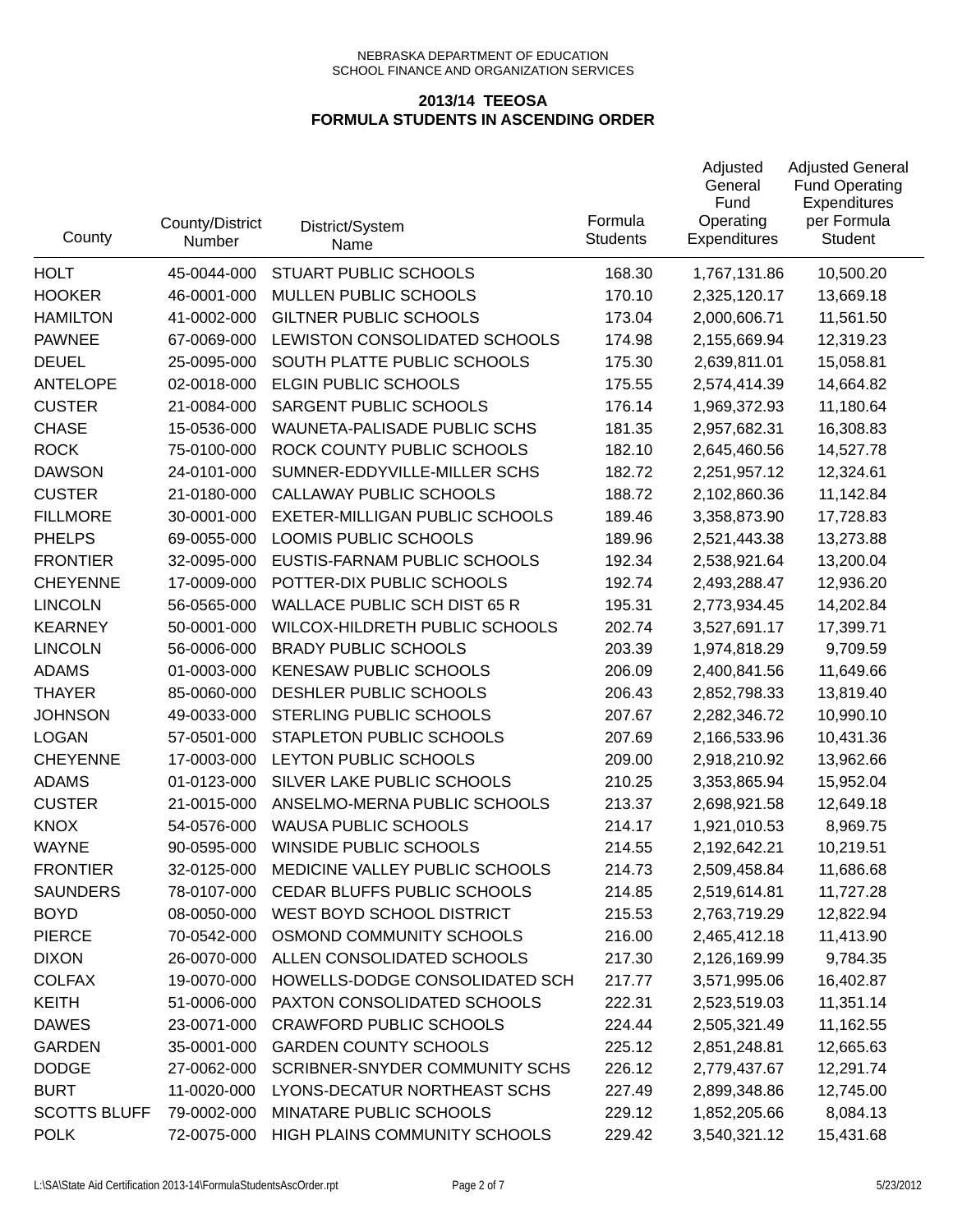| County            | County/District<br>Number | District/System<br>Name             | Formula<br><b>Students</b> | Adjusted<br>General<br>Fund<br>Operating<br>Expenditures | <b>Adjusted General</b><br><b>Fund Operating</b><br>Expenditures<br>per Formula<br><b>Student</b> |
|-------------------|---------------------------|-------------------------------------|----------------------------|----------------------------------------------------------|---------------------------------------------------------------------------------------------------|
| <b>GOSPER</b>     | 37-0030-000               | ELWOOD PUBLIC SCHOOLS               | 229.73                     | 2,640,177.70                                             | 11,492.63                                                                                         |
| <b>BUFFALO</b>    | 10-0105-000               | PLEASANTON PUBLIC SCHOOLS           | 237.23                     | 2,173,497.61                                             | 9,161.95                                                                                          |
| <b>MERRICK</b>    | 61-0049-000               | PALMER PUBLIC SCHOOLS               | 237.66                     | 2,435,719.86                                             | 10,248.79                                                                                         |
| <b>SAUNDERS</b>   | 78-0072-000               | <b>MEAD PUBLIC SCHOOLS</b>          | 239.07                     | 2,385,907.17                                             | 9,980.12                                                                                          |
| <b>KNOX</b>       | 54-0586-000               | <b>BLOOMFIELD COMMUNITY SCHOOLS</b> | 240.08                     | 2,481,000.88                                             | 10,334.20                                                                                         |
| <b>CUMING</b>     | 20-0020-000               | BANCROFT-ROSALIE COMM SCHOOLS       | 240.88                     | 2,244,996.21                                             | 9,319.88                                                                                          |
| <b>WEBSTER</b>    | 91-0002-000               | RED CLOUD COMMUNITY SCHOOLS         | 240.95                     | 2,592,253.94                                             | 10,758.30                                                                                         |
| <b>POLK</b>       | 72-0019-000               | OSCEOLA PUBLIC SCHOOLS              | 242.95                     | 2,608,484.46                                             | 10,736.82                                                                                         |
| <b>DEUEL</b>      | 25-0025-000               | <b>CREEK VALLEY SCHOOLS</b>         | 246.54                     | 3,341,257.49                                             | 13,552.64                                                                                         |
| <b>GAGE</b>       | 34-0100-000               | DILLER-ODELL PUBLIC SCHOOLS         | 248.82                     | 2,956,297.15                                             | 11,881.05                                                                                         |
| <b>DIXON</b>      | 26-0561-000               | EMERSON-HUBBARD PUBLIC SCHOOLS      | 249.30                     | 2,946,365.31                                             | 11,818.41                                                                                         |
| <b>PLATTE</b>     | 71-0067-000               | HUMPHREY PUBLIC SCHOOLS             | 249.80                     | 2,593,143.87                                             | 10,380.89                                                                                         |
| <b>CEDAR</b>      | 14-0045-000               | RANDOLPH PUBLIC SCHOOLS             | 253.29                     | 3,036,334.81                                             | 11,987.77                                                                                         |
| <b>CEDAR</b>      | 14-0008-000               | HARTINGTON PUBLIC SCHOOLS           | 257.21                     | 3,152,067.87                                             | 12,254.90                                                                                         |
| <b>YORK</b>       | 93-0083-000               | MC COOL JUNCTION PUBLIC SCHS        | 259.01                     | 2,327,161.46                                             | 8,984.94                                                                                          |
| <b>PHELPS</b>     | 69-0054-000               | BERTRAND PUBLIC SCHOOLS             | 259.52                     | 2,566,888.38                                             | 9,890.88                                                                                          |
| <b>LINCOLN</b>    | 56-0007-000               | <b>MAXWELL PUBLIC SCHOOLS</b>       | 260.54                     | 2,728,587.15                                             | 10,472.92                                                                                         |
| <b>HITCHCOCK</b>  | 44-0070-000               | HITCHCOCK CO SCH SYSTEM             | 261.11                     | 2,410,372.72                                             | 9,231.08                                                                                          |
| <b>SALINE</b>     | 76-0068-000               | FRIEND PUBLIC SCHOOLS               | 264.55                     | 3,125,286.07                                             | 11,813.59                                                                                         |
| <b>KEARNEY</b>    | 50-0501-000               | AXTELL COMMUNITY SCHOOLS            | 267.74                     | 2,782,773.71                                             | 10,393.69                                                                                         |
| <b>HARLAN</b>     | 42-0002-000               | ALMA PUBLIC SCHOOLS                 | 275.40                     | 3,077,329.23                                             | 11,174.04                                                                                         |
| <b>NEMAHA</b>     | 64-0023-000               | JOHNSON-BROCK PUBLIC SCHOOLS        | 276.20                     | 2,854,185.71                                             | 10,333.59                                                                                         |
| <b>FURNAS</b>     | 33-0018-000               | ARAPAHOE PUBLIC SCHOOLS             | 278.15                     | 3,064,210.67                                             | 11,016.54                                                                                         |
| <b>MADISON</b>    | 59-0080-000               | ELKHORN VALLEY SCHOOLS              | 286.03                     | 3,291,016.36                                             | 11,505.77                                                                                         |
| <b>PAWNEE</b>     | 67-0001-000               | PAWNEE CITY PUBLIC SCHOOLS          | 287.54                     | 2,801,366.13                                             | 9,742.67                                                                                          |
| <b>CLAY</b>       | 18-0011-000               | HARVARD PUBLIC SCHOOLS              | 291.78                     | 2,685,111.95                                             | 9,202.50                                                                                          |
| <b>YORK</b>       | 93-0096-000               | HEARTLAND COMMUNITY SCHOOLS         | 292.21                     | 3,526,317.71                                             | 12,067.84                                                                                         |
| <b>NANCE</b>      | 63-0001-000               | <b>FULLERTON PUBLIC SCHOOLS</b>     | 294.30                     | 3,430,457.50                                             | 11,656.53                                                                                         |
| <b>THURSTON</b>   | 87-0013-000               | WALTHILL PUBLIC SCHOOLS             | 295.15                     | 3,296,672.50                                             | 11,169.32                                                                                         |
| <b>RED WILLOW</b> | 73-0179-000               | SOUTHWEST PUBLIC SCHOOLS            | 295.69                     | 3,746,013.64                                             | 12,668.57                                                                                         |
| <b>FRANKLIN</b>   | 31-0506-000               | <b>FRANKLIN PUBLIC SCHOOLS</b>      | 296.35                     | 3,578,256.18                                             | 12,074.28                                                                                         |
| <b>DAWSON</b>     | 24-0004-000               | <b>OVERTON PUBLIC SCHOOLS</b>       | 300.82                     | 2,924,816.28                                             | 9,722.80                                                                                          |
| <b>BUFFALO</b>    | 10-0019-000               | SHELTON PUBLIC SCHOOLS              | 303.57                     | 2,949,697.48                                             | 9,716.60                                                                                          |
| <b>WEBSTER</b>    | 91-0074-000               | BLUE HILL PUBLIC SCHOOLS            | 307.44                     | 2,996,231.54                                             | 9,745.61                                                                                          |
| <b>BUFFALO</b>    | 10-0009-000               | ELM CREEK PUBLIC SCHOOLS            | 309.31                     | 3,475,707.69                                             | 11,236.83                                                                                         |
| <b>BUFFALO</b>    | 10-0119-000               | AMHERST PUBLIC SCHOOLS              | 311.26                     | 2,281,816.14                                             | 7,330.99                                                                                          |
| <b>SHERMAN</b>    | 82-0001-000               | LOUP CITY PUBLIC SCHOOLS            | 313.55                     | 2,962,198.13                                             | 9,447.28                                                                                          |
| <b>FURNAS</b>     | 33-0021-000               | <b>CAMBRIDGE PUBLIC SCHOOLS</b>     | 319.94                     | 3,535,417.50                                             | 11,050.42                                                                                         |
| <b>BUTLER</b>     | 12-0502-000               | EAST BUTLER PUBLIC SCHOOLS          | 326.87                     | 3,999,980.97                                             | 12,237.22                                                                                         |
| CEDAR             | 14-0054-000               | LAUREL-CONCORD PUBLIC SCHOOLS       | 329.28                     | 3,858,827.78                                             | 11,719.10                                                                                         |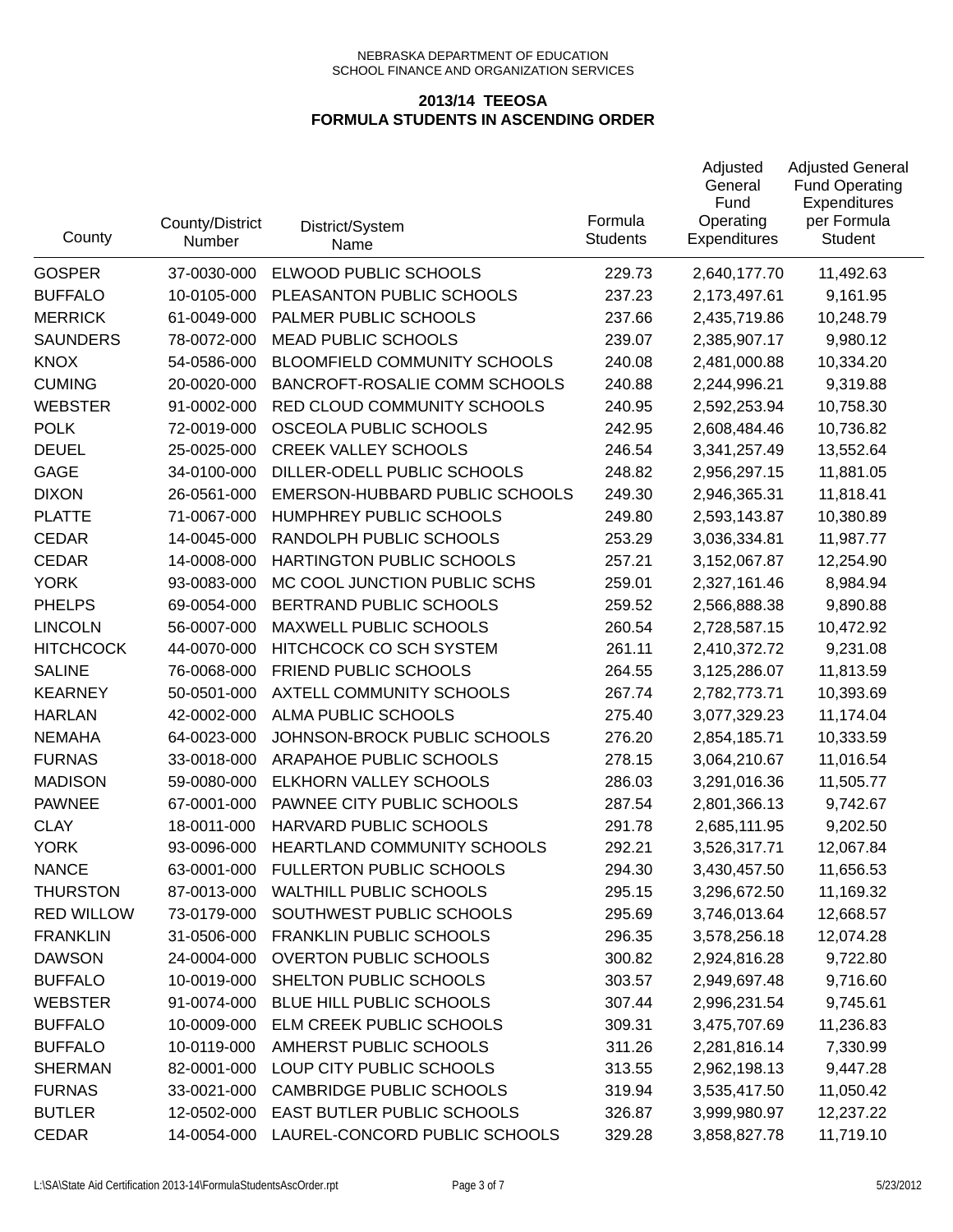| County              | County/District<br>Number | District/System<br>Name               | Formula<br><b>Students</b> | Adjusted<br>General<br>Fund<br>Operating<br><b>Expenditures</b> | <b>Adjusted General</b><br><b>Fund Operating</b><br>Expenditures<br>per Formula<br><b>Student</b> |
|---------------------|---------------------------|---------------------------------------|----------------------------|-----------------------------------------------------------------|---------------------------------------------------------------------------------------------------|
| <b>KNOX</b>         | 54-0013-000               | <b>CREIGHTON COMMUNITY PUBLIC SCH</b> | 330.78                     | 3,259,878.07                                                    | 9,855.15                                                                                          |
| <b>PIERCE</b>       | 70-0005-000               | PLAINVIEW PUBLIC SCHOOLS              | 333.06                     | 4,066,980.61                                                    | 12,210.84                                                                                         |
| <b>THURSTON</b>     | 87-0001-000               | PENDER PUBLIC SCHOOLS                 | 333.29                     | 3,531,088.50                                                    | 10,594.59                                                                                         |
| <b>GARFIELD</b>     | 36-0100-000               | <b>BURWELL PUBLIC SCHOOLS</b>         | 333.50                     | 3,377,821.69                                                    | 10,128.47                                                                                         |
| CASS                | 13-0022-000               | WEEPING WATER PUBLIC SCHOOLS          | 335.46                     | 3,621,329.59                                                    | 10,795.22                                                                                         |
| <b>KNOX</b>         | 54-0096-000               | <b>CROFTON COMMUNITY SCHOOLS</b>      | 345.76                     | 3,468,628.47                                                    | 10,031.89                                                                                         |
| <b>LINCOLN</b>      | 56-0055-000               | SUTHERLAND PUBLIC SCHOOLS             | 347.53                     | 3,460,684.69                                                    | 9,957.94                                                                                          |
| <b>BOX BUTTE</b>    | 07-0010-000               | HEMINGFORD PUBLIC SCHOOLS             | 356.95                     | 4,194,897.54                                                    | 11,752.09                                                                                         |
| <b>RICHARDSON</b>   | 74-0070-000               | HUMBOLDT TABLE ROCK STEINAUER         | 360.07                     | 5,116,959.81                                                    | 14,210.84                                                                                         |
| <b>POLK</b>         | 72-0015-000               | <b>CROSS COUNTY COMMUNITY SCHOOLS</b> | 361.27                     | 3,861,654.43                                                    | 10,689.24                                                                                         |
| <b>SCOTTS BLUFF</b> | 79-0011-000               | MORRILL PUBLIC SCHOOLS                | 361.82                     | 3,867,428.35                                                    | 10,688.96                                                                                         |
| <b>HOLT</b>         | 45-0239-000               | WEST HOLT PUBLIC SCHOOLS              | 369.26                     | 4,638,638.42                                                    | 12,561.98                                                                                         |
| <b>ANTELOPE</b>     | 02-0009-000               | NELIGH-OAKDALE SCHOOLS                | 369.39                     | 3,862,948.63                                                    | 10,457.72                                                                                         |
| <b>GAGE</b>         | 34-0034-000               | FREEMAN PUBLIC SCHOOLS                | 369.48                     | 3,436,930.49                                                    | 9,301.98                                                                                          |
| <b>POLK</b>         | 72-0032-000               | SHELBY - RISING CITY PUBLIC SC        | 370.31                     | 4,647,319.92                                                    | 12,549.92                                                                                         |
| <b>PERKINS</b>      | 68-0020-000               | PERKINS COUNTY SCHOOLS                | 374.63                     | 5,134,287.38                                                    | 13,704.97                                                                                         |
| <b>THAYER</b>       | 85-0070-000               | THAYER CENTRAL COMMUNITY SCHS         | 382.64                     | 4,428,486.70                                                    | 11,573.61                                                                                         |
| CASS                | 13-0097-000               | ELMWOOD-MURDOCK PUBLIC SCHOOLS        | 382.82                     | 3,783,411.82                                                    | 9,882.99                                                                                          |
| <b>GAGE</b>         | 34-0001-000               | SOUTHERN SCHOOL DIST 1                | 382.88                     | 3,809,500.60                                                    | 9,949.59                                                                                          |
| <b>DUNDY</b>        | 29-0117-000               | DUNDY CO STRATTON PUBLIC SCHS         | 383.69                     | 3,776,345.52                                                    | 9,842.29                                                                                          |
| <b>DAKOTA</b>       | 22-0031-000               | HOMER COMMUNITY SCHOOLS               | 391.88                     | 3,959,850.05                                                    | 10,104.83                                                                                         |
| <b>CLAY</b>         | 18-0002-000               | <b>SUTTON PUBLIC SCHOOLS</b>          | 392.48                     | 4,004,478.11                                                    | 10,202.94                                                                                         |
| <b>WAYNE</b>        | 90-0560-000               | <b>WAKEFIELD PUBLIC SCHOOLS</b>       | 392.64                     | 4,131,901.67                                                    | 10,523.36                                                                                         |
| <b>JEFFERSON</b>    | 48-0300-000               | TRI COUNTY PUBLIC SCHOOLS             | 404.39                     | 4,214,630.01                                                    | 10,422.31                                                                                         |
| <b>MADISON</b>      | 59-0005-000               | BATTLE CREEK PUBLIC SCHOOLS           | 404.96                     | 4,082,074.00                                                    | 10,080.09                                                                                         |
| <b>OTOE</b>         | 66-0501-000               | PALMYRA DISTRICT OR 1                 | 410.35                     | 3,799,917.43                                                    | 9,260.26                                                                                          |
| <b>SEWARD</b>       | 80-0567-000               | CENTENNIAL PUBLIC SCHOOLS             | 415.37                     | 5,343,768.25                                                    | 12,865.03                                                                                         |
| <b>MORRILL</b>      | 62-0021-000               | <b>BAYARD PUBLIC SCHOOLS</b>          | 416.23                     | 3,951,408.21                                                    | 9,493.33                                                                                          |
| <b>THURSTON</b>     | 87-0016-000               | UMO N HO N NATION PUBLIC SCHS         | 419.42                     | 3,518,472.93                                                    | 8,388.85                                                                                          |
| <b>NUCKOLLS</b>     | 65-0011-000               | SUPERIOR PUBLIC SCHOOLS               | 420.51                     | 3,660,625.66                                                    | 8,705.21                                                                                          |
| <b>FURNAS</b>       | 33-0540-000               | SOUTHERN VALLEY SCHOOLS               | 423.17                     | 4,321,256.17                                                    | 10,211.65                                                                                         |
| <b>BUFFALO</b>      | 10-0069-000               | RAVENNA PUBLIC SCHOOLS                | 426.26                     | 4,319,806.31                                                    | 10,134.28                                                                                         |
| <b>BURT</b>         | 11-0014-000               | OAKLAND CRAIG PUBLIC SCHOOLS          | 429.79                     | 3,852,027.60                                                    | 8,962.65                                                                                          |
| <b>DIXON</b>        | 26-0001-000               | PONCA PUBLIC SCHOOLS                  | 440.27                     | 4,005,628.73                                                    | 9,098.19                                                                                          |
| <b>STANTON</b>      | 84-0003-000               | STANTON COMMUNITY SCHOOLS             | 450.98                     | 3,736,952.56                                                    | 8,286.32                                                                                          |
| <b>SAUNDERS</b>     | 78-0009-000               | YUTAN PUBLIC SCHOOLS                  | 451.82                     | 3,927,614.01                                                    | 8,692.80                                                                                          |
| <b>CUMING</b>       | 20-0030-000               | WISNER-PILGER PUBLIC SCHOOLS          | 453.97                     | 4,720,695.58                                                    | 10,398.64                                                                                         |
| <b>NANCE</b>        | 63-0030-000               | TWIN RIVER PUBLIC SCHOOLS             | 454.41                     | 4,312,817.69                                                    | 9,491.08                                                                                          |
| <b>MORRILL</b>      | 62-0063-000               | BRIDGEPORT PUBLIC SCHOOLS             | 460.28                     | 5,548,289.48                                                    | 12,054.21                                                                                         |
| <b>HALL</b>         | 40-0126-000               | DONIPHAN-TRUMBULL PUBLIC SCHS         | 467.18                     | 4,514,572.29                                                    | 9,663.41                                                                                          |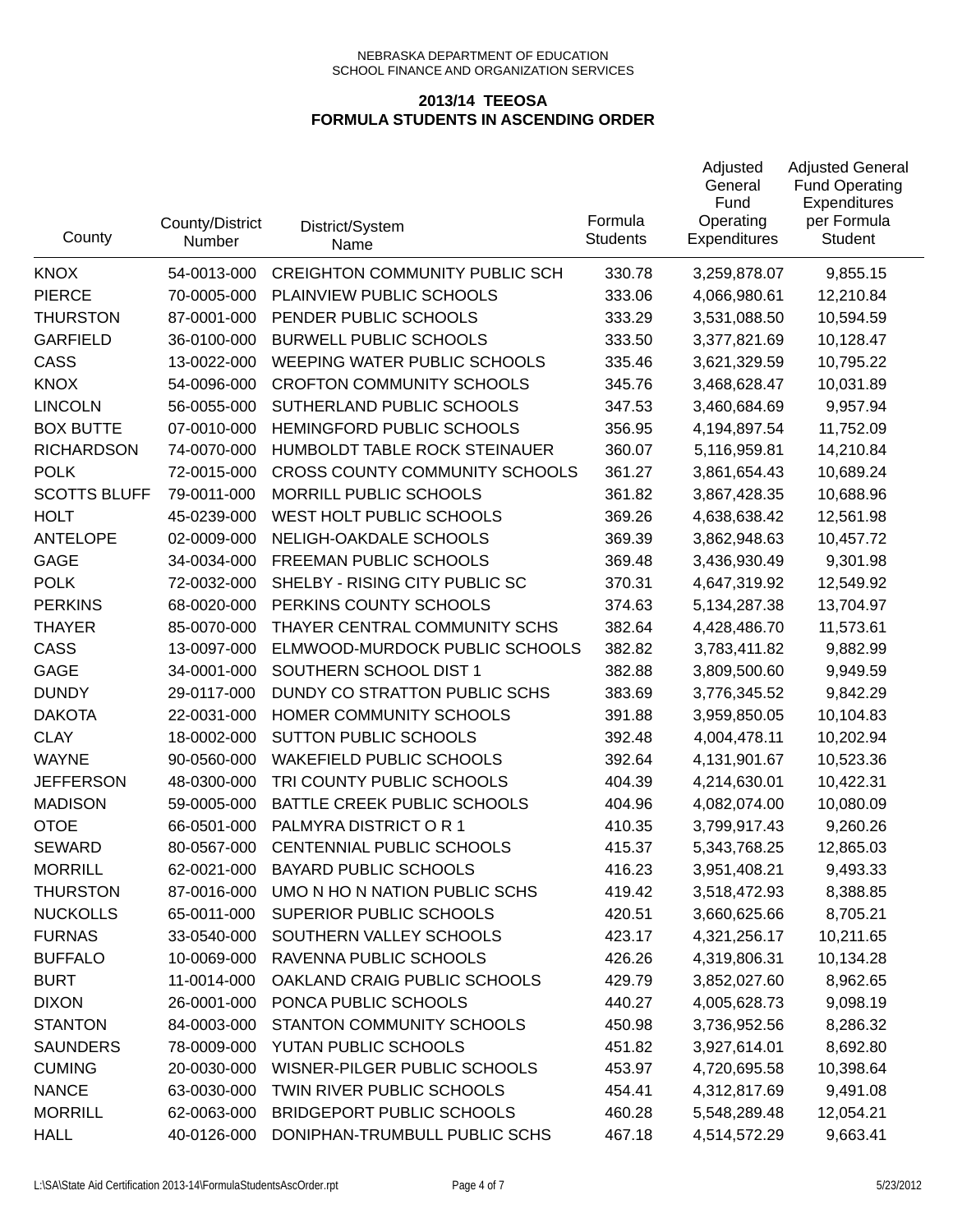| County              | County/District<br>Number | District/System<br>Name             | Formula<br><b>Students</b> | Adjusted<br>General<br>Fund<br>Operating<br><b>Expenditures</b> | <b>Adjusted General</b><br><b>Fund Operating</b><br>Expenditures<br>per Formula<br><b>Student</b> |
|---------------------|---------------------------|-------------------------------------|----------------------------|-----------------------------------------------------------------|---------------------------------------------------------------------------------------------------|
| <b>BROWN</b>        | 09-0010-000               | AINSWORTH COMMUNITY SCHOOLS         | 472.00                     | 5,025,189.36                                                    | 10,646.50                                                                                         |
| <b>LANCASTER</b>    | 55-0148-000               | MALCOLM PUBLIC SCHOOLS              | 484.83                     | 4,596,366.68                                                    | 9,480.31                                                                                          |
| <b>ANTELOPE</b>     | 02-2001-000               | NEBRASKA UNIFIED DISTRICT 1         | 490.15                     | 4,733,259.81                                                    | 9,656.71                                                                                          |
| <b>MADISON</b>      | 59-0001-000               | <b>MADISON PUBLIC SCHOOLS</b>       | 494.28                     | 4,793,704.55                                                    | 9,698.39                                                                                          |
| <b>DODGE</b>        | 27-0594-000               | <b>LOGAN VIEW PUBLIC SCHOOLS</b>    | 495.53                     | 4,931,771.19                                                    | 9,952.60                                                                                          |
| VALLEY              | 88-0005-000               | ORD PUBLIC SCHOOLS                  | 496.70                     | 5,047,232.09                                                    | 10,161.54                                                                                         |
| <b>HOWARD</b>       | 47-0100-000               | CENTURA PUBLIC SCHOOLS              | 508.42                     | 4,485,370.63                                                    | 8,822.15                                                                                          |
| <b>THURSTON</b>     | 87-0017-000               | <b>WINNEBAGO PUBLIC SCHOOLS</b>     | 510.27                     | 4,244,213.85                                                    | 8,317.60                                                                                          |
| <b>JOHNSON</b>      | 49-0050-000               | JOHNSON CO CENTRAL PUBLIC SCHS      | 512.42                     | 4,980,266.20                                                    | 9,719.13                                                                                          |
| <b>KIMBALL</b>      | 53-0001-000               | KIMBALL PUBLIC SCHOOLS              | 522.94                     | 4,818,887.15                                                    | 9,214.96                                                                                          |
| <b>FILLMORE</b>     | 30-0025-000               | FILLMORE CENTRAL PUBLIC SCHS        | 523.59                     | 4,845,854.73                                                    | 9,255.10                                                                                          |
| <b>LINCOLN</b>      | 56-0037-000               | HERSHEY PUBLIC SCHOOLS              | 524.39                     | 4,916,559.36                                                    | 9,375.81                                                                                          |
| <b>HALL</b>         | 40-0083-000               | WOOD RIVER RURAL SCHOOLS            | 530.63                     | 4,728,847.86                                                    | 8,911.82                                                                                          |
| <b>WASHINGTON</b>   | 89-0024-000               | ARLINGTON PUBLIC SCHOOLS            | 531.72                     | 5,054,631.63                                                    | 9,506.21                                                                                          |
| CASS                | 13-0032-000               | LOUISVILLE PUBLIC SCHOOLS           | 532.34                     | 4,642,025.02                                                    | 8,719.96                                                                                          |
| <b>BOONE</b>        | 06-0001-000               | <b>BOONE CENTRAL SCHOOLS</b>        | 541.83                     | 6,557,832.91                                                    | 12,103.07                                                                                         |
| <b>SALINE</b>       | 76-0082-000               | WILBER-CLATONIA PUBLIC SCHOOLS      | 542.06                     | 4,689,035.54                                                    | 8,650.46                                                                                          |
| <b>BURT</b>         | 11-0001-000               | TEKAMAH-HERMAN COMMUNITY SCHS       | 554.77                     | 4,651,203.65                                                    | 8,384.04                                                                                          |
| <b>DODGE</b>        | 27-0595-000               | NORTH BEND CENTRAL PUBLIC SCHS      | 562.33                     | 5,084,565.91                                                    | 9,041.92                                                                                          |
| <b>LANCASTER</b>    | 55-0161-000               | RAYMOND CENTRAL PUBLIC SCHOOLS      | 578.57                     | 5,433,247.40                                                    | 9,390.76                                                                                          |
| <b>CHASE</b>        | 15-0010-000               | <b>CHASE COUNTY SCHOOLS</b>         | 580.17                     | 5,591,992.78                                                    | 9,638.56                                                                                          |
| <b>BUFFALO</b>      | 10-0002-000               | <b>GIBBON PUBLIC SCHOOLS</b>        | 590.96                     | 4,741,163.08                                                    | 8,022.75                                                                                          |
| CASS                | 13-0056-000               | CONESTOGA PUBLIC SCHOOLS            | 593.04                     | 5,349,650.60                                                    | 9,020.71                                                                                          |
| <b>WASHINGTON</b>   | 89-0003-000               | FORT CALHOUN COMMUNITY SCHS         | 593.53                     | 4,678,463.14                                                    | 7,882.44                                                                                          |
| <b>BUTLER</b>       | 12-0056-000               | DAVID CITY PUBLIC SCHOOLS           | 627.77                     | 6,161,350.74                                                    | 9,814.68                                                                                          |
| <b>PIERCE</b>       | 70-0002-000               | PIERCE PUBLIC SCHOOLS               | 629.43                     | 6,004,687.14                                                    | 9,539.89                                                                                          |
| <b>CHERRY</b>       | 16-0006-000               | VALENTINE COMMUNITY SCHOOLS         | 635.85                     | 7,574,446.34                                                    | 11,912.30                                                                                         |
| <b>PLATTE</b>       | 71-0005-000               | LAKEVIEW COMMUNITY SCHOOLS          | 638.80                     | 7,031,625.07                                                    | 11,007.50                                                                                         |
| <b>SCOTTS BLUFF</b> | 79-0031-000               | MITCHELL PUBLIC SCHOOLS             | 643.38                     | 5,023,047.55                                                    | 7,807.26                                                                                          |
| <b>HOWARD</b>       | 47-0001-000               | ST PAUL PUBLIC SCHOOLS              | 662.31                     | 5,571,924.77                                                    | 8,412.86                                                                                          |
| <b>SEWARD</b>       | 80-0005-000               | MILFORD PUBLIC SCHOOLS              | 677.26                     | 5,947,311.36                                                    | 8,781.46                                                                                          |
| <b>DOUGLAS</b>      | 28-0015-000               | DOUGLAS CO WEST COMMUNITY SCHS      | 682.37                     | 7,320,619.53                                                    | 10,728.23                                                                                         |
| <b>OTOE</b>         | 66-0027-000               | SYRACUSE-DUNBAR-AVOCA SCHOOLS       | 683.20                     | 6,025,338.96                                                    | 8,819.23                                                                                          |
| <b>SHERIDAN</b>     | 81-0010-000               | <b>GORDON-RUSHVILLE PUBLIC SCHS</b> | 687.92                     | 6,328,949.15                                                    | 9,200.09                                                                                          |
| <b>NUCKOLLS</b>     | 65-2005-000               | SO CENTRAL NE UNIFIED SYSTEM 5      | 688.46                     | 6,870,173.63                                                    | 9,979.12                                                                                          |
| <b>MERRICK</b>      | 61-0004-000               | CENTRAL CITY PUBLIC SCHOOLS         | 691.31                     | 6,656,867.00                                                    | 9,629.33                                                                                          |
| <b>HOLT</b>         | 45-0007-000               | O'NEILL PUBLIC SCHOOLS              | 699.13                     | 7,327,457.03                                                    | 10,480.77                                                                                         |
| <b>KEARNEY</b>      | 50-0503-000               | MINDEN PUBLIC SCHOOLS               | 740.87                     | 6,909,836.41                                                    | 9,326.67                                                                                          |
| <b>NEMAHA</b>       | 64-0029-000               | <b>AUBURN PUBLIC SCHOOLS</b>        | 750.44                     | 7,045,638.62                                                    | 9,388.70                                                                                          |
| <b>CUMING</b>       | 20-0001-000               | WEST POINT PUBLIC SCHOOLS           | 777.06                     | 7,323,660.30                                                    | 9,424.80                                                                                          |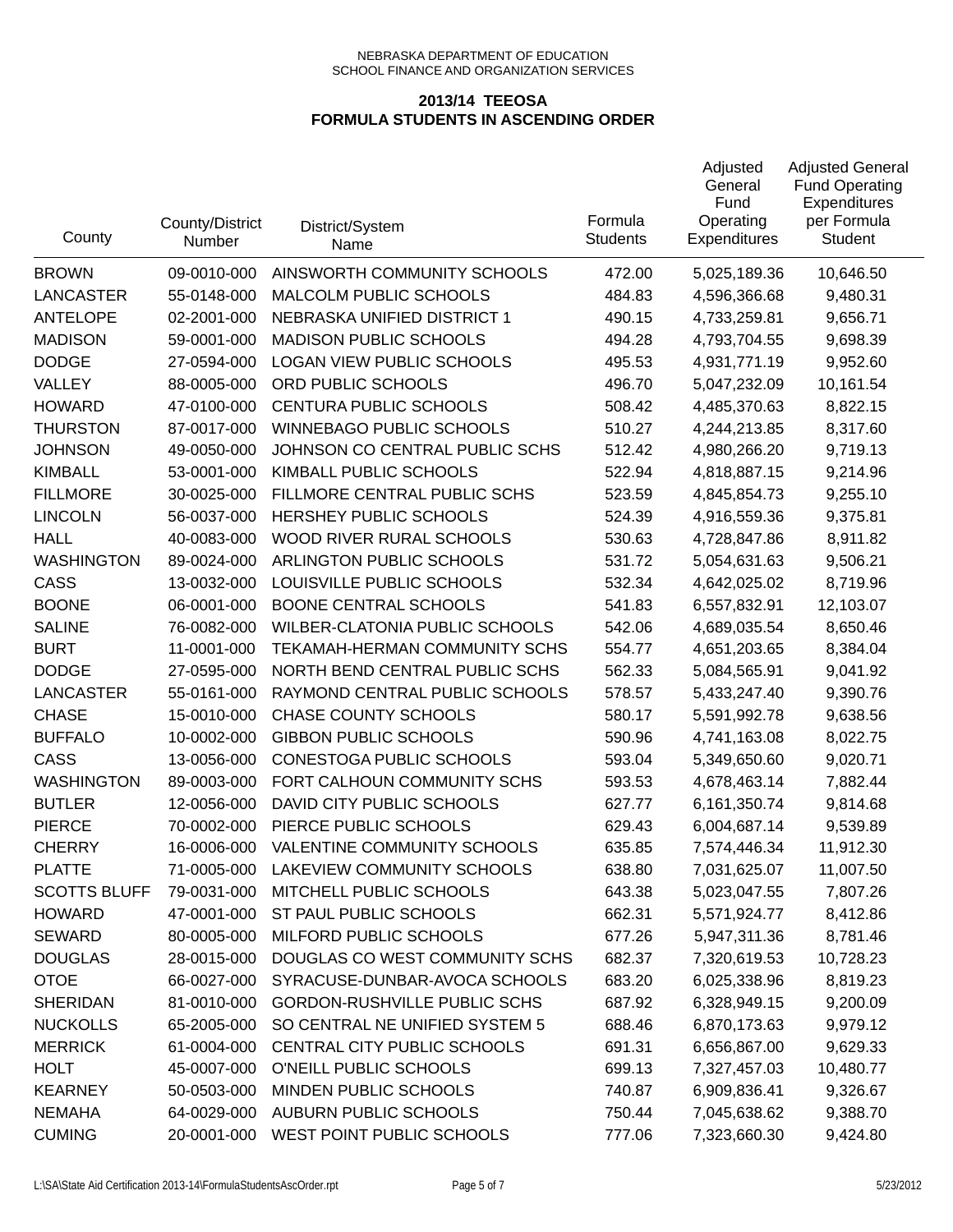| County              | County/District<br>Number | District/System<br>Name            | Formula<br><b>Students</b> | Adjusted<br>General<br>Fund<br>Operating<br>Expenditures | <b>Adjusted General</b><br><b>Fund Operating</b><br>Expenditures<br>per Formula<br><b>Student</b> |
|---------------------|---------------------------|------------------------------------|----------------------------|----------------------------------------------------------|---------------------------------------------------------------------------------------------------|
| <b>RICHARDSON</b>   | 74-0056-000               | <b>FALLS CITY PUBLIC SCHOOLS</b>   | 786.18                     | 7,777,237.20                                             | 9,892.42                                                                                          |
| <b>CUSTER</b>       | 21-0025-000               | <b>BROKEN BOW PUBLIC SCHOOLS</b>   | 799.40                     | 7,743,317.47                                             | 9,686.45                                                                                          |
| <b>SAUNDERS</b>     | 78-0001-000               | ASHLAND-GREENWOOD PUBLIC SCHS      | 825.95                     | 6,591,398.89                                             | 7,980.42                                                                                          |
| <b>WAYNE</b>        | 90-0017-000               | WAYNE COMMUNITY SCHOOLS            | 849.66                     | 6,799,358.96                                             | 8,002.40                                                                                          |
| <b>ADAMS</b>        | 01-0090-000               | ADAMS CENTRAL PUBLIC SCHOOLS       | 852.09                     | 8,819,953.40                                             | 10,350.94                                                                                         |
| <b>KEITH</b>        | 51-0001-000               | OGALLALA PUBLIC SCHOOLS            | 852.80                     | 8,569,755.76                                             | 10,048.99                                                                                         |
| <b>DAWES</b>        | 23-0002-000               | <b>CHADRON PUBLIC SCHOOLS</b>      | 880.48                     | 8,067,996.65                                             | 9,163.22                                                                                          |
| <b>JEFFERSON</b>    | 48-0008-000               | <b>FAIRBURY PUBLIC SCHOOLS</b>     | 890.74                     | 8,092,597.58                                             | 9,085.29                                                                                          |
| <b>DAWSON</b>       | 24-0020-000               | <b>GOTHENBURG PUBLIC SCHOOLS</b>   | 911.50                     | 6,884,261.51                                             | 7,552.71                                                                                          |
| <b>SAUNDERS</b>     | 78-0039-000               | <b>WAHOO PUBLIC SCHOOLS</b>        | 934.69                     | 7,344,336.44                                             | 7,857.50                                                                                          |
| <b>DAWSON</b>       | 24-0011-000               | <b>COZAD COMMUNITY SCHOOLS</b>     | 959.67                     | 7,753,077.98                                             | 8,078.89                                                                                          |
| <b>SARPY</b>        | 77-0046-000               | SPRINGFIELD PLATTEVIEW COMMUNI     | 964.40                     | 10,998,354.97                                            | 11,404.37                                                                                         |
| <b>PHELPS</b>       | 69-0044-000               | HOLDREGE PUBLIC SCHOOLS            | 1,091.01                   | 9,340,685.85                                             | 8,561.49                                                                                          |
| <b>HAMILTON</b>     | 41-0504-000               | AURORA PUBLIC SCHOOLS              | 1,189.09                   | 10,627,251.92                                            | 8,937.27                                                                                          |
| <b>YORK</b>         | 93-0012-000               | YORK PUBLIC SCHOOLS                | 1,225.60                   | 9,986,440.77                                             | 8,148.18                                                                                          |
| <b>CHEYENNE</b>     | 17-0001-000               | SIDNEY PUBLIC SCHOOLS              | 1,238.80                   | 10,019,181.78                                            | 8,087.82                                                                                          |
| <b>OTOE</b>         | 66-0111-000               | NEBRASKA CITY PUBLIC SCHOOLS       | 1,358.36                   | 11,969,961.18                                            | 8,812.06                                                                                          |
| <b>RED WILLOW</b>   | 73-0017-000               | MC COOK PUBLIC SCHOOLS             | 1,373.00                   | 10,954,559.91                                            | 7,978.57                                                                                          |
| <b>SEWARD</b>       | 80-0009-000               | SEWARD PUBLIC SCHOOLS              | 1,379.16                   | 10,925,786.32                                            | 7,922.08                                                                                          |
| <b>HALL</b>         | 40-0082-000               | NORTHWEST PUBLIC SCHOOLS           | 1,430.77                   | 9,138,360.06                                             | 6,387.02                                                                                          |
| <b>BOX BUTTE</b>    | 07-0006-000               | ALLIANCE PUBLIC SCHOOLS            | 1,551.86                   | 13,697,402.77                                            | 8,826.42                                                                                          |
| <b>DOUGLAS</b>      | 28-0059-000               | BENNINGTON PUBLIC SCHOOLS          | 1,561.21                   | 10,820,183.28                                            | 6,930.62                                                                                          |
| CASS                | 13-0001-000               | PLATTSMOUTH COMMUNITY SCHOOLS      | 1,658.50                   | 13,243,854.91                                            | 7,985.44                                                                                          |
| <b>SALINE</b>       | 76-0002-000               | <b>CRETE PUBLIC SCHOOLS</b>        | 1,676.35                   | 11,823,138.47                                            | 7,052.92                                                                                          |
| <b>COLFAX</b>       | 19-0123-000               | SCHUYLER COMMUNITY SCHOOLS         | 1,688.98                   | 12,718,451.57                                            | 7,530.24                                                                                          |
| <b>LANCASTER</b>    | 55-0145-000               | <b>WAVERLY SCHOOL DISTRICT 145</b> | 1,830.48                   | 13,535,382.89                                            | 7,394.46                                                                                          |
| <b>LANCASTER</b>    | 55-0160-000               | NORRIS SCHOOL DIST 160             | 2,000.21                   | 13,817,528.61                                            | 6,908.05                                                                                          |
| <b>GAGE</b>         | 34-0015-000               | BEATRICE PUBLIC SCHOOLS            | 2,032.58                   | 16,060,319.15                                            | 7,901.44                                                                                          |
| <b>SCOTTS BLUFF</b> | 79-0016-000               | <b>GERING PUBLIC SCHOOLS</b>       | 2,091.22                   | 16,533,814.95                                            | 7,906.29                                                                                          |
| <b>WASHINGTON</b>   | 89-0001-000               | <b>BLAIR COMMUNITY SCHOOLS</b>     | 2,270.66                   | 18,190,471.07                                            | 8,011.10                                                                                          |
| <b>DAWSON</b>       | 24-0001-000               | LEXINGTON PUBLIC SCHOOLS           | 2,759.48                   | 23,052,514.90                                            | 8,353.95                                                                                          |
| <b>DOUGLAS</b>      | 28-0054-000               | RALSTON PUBLIC SCHOOLS             | 2,903.10                   | 25,044,222.57                                            | 8,626.72                                                                                          |
| <b>SCOTTS BLUFF</b> | 79-0032-000               | SCOTTSBLUFF PUBLIC SCHOOLS         | 3,000.46                   | 19,621,548.96                                            | 6,539.52                                                                                          |
| <b>SARPY</b>        | 77-0037-000               | <b>GRETNA PUBLIC SCHOOLS</b>       | 3,363.55                   | 23,519,273.09                                            | 6,992.40                                                                                          |
| <b>ADAMS</b>        | 01-0018-000               | HASTINGS PUBLIC SCHOOLS            | 3,486.74                   | 24,667,446.74                                            | 7,074.65                                                                                          |
| <b>PLATTE</b>       | 71-0001-000               | <b>COLUMBUS PUBLIC SCHOOLS</b>     | 3,534.31                   | 25,290,776.74                                            | 7,155.79                                                                                          |
| <b>DAKOTA</b>       | 22-0011-000               | SO SIOUX CITY COMMUNITY SCHS       | 3,657.73                   | 28,709,002.43                                            | 7,848.85                                                                                          |
| <b>MADISON</b>      | 59-0002-000               | NORFOLK PUBLIC SCHOOLS             | 3,958.38                   | 27,806,702.30                                            | 7,024.77                                                                                          |
| <b>LINCOLN</b>      | 56-0001-000               | NORTH PLATTE PUBLIC SCHOOLS        | 4,053.48                   | 30,055,369.51                                            | 7,414.70                                                                                          |
| <b>DODGE</b>        | 27-0001-000               | FREMONT PUBLIC SCHOOLS             | 4,333.41                   | 34,886,617.37                                            | 8,050.62                                                                                          |